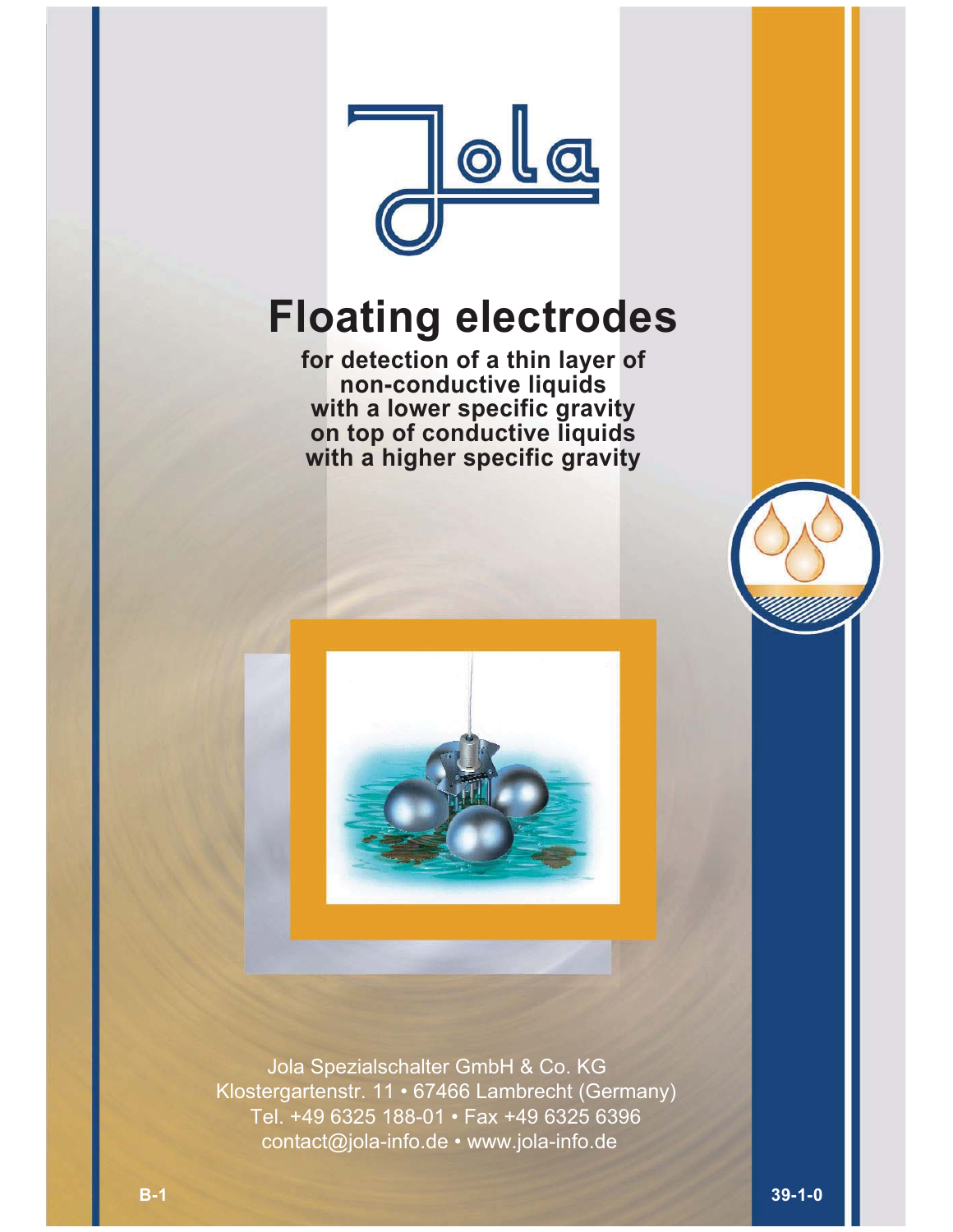

## **Areas of application**

Floating electrodes are designed for use only **in pits, reservoirs, pump shafts, separator plants for light liquids or similar areas**.

It should be noted that floating electrodes can only be used **to detect the presence of a layer of a light liquid which is not soluble in water and which is not conductive on a surface of water (or another conductive liquid which has a higher specific density than the respective light liquid) which is sufficiently calm to allow phase formation.**

**The precondition for proper functioning of the floating electrodes** is, namely, **that clear separation between the heavy conductive liquid and the lighter non-conductive liquid to be detected** is possible in the various locations, such as pits, reservoirs, pump shafts, separator plants or similar.

In analogy to DIN 1999-100, DIN EN 858-1 and DIN EN 858-2 (separators for light liquids), the separation of light liquids which are insoluble in water and which are nonsaponifiable, such as benzines, diesel and fuel oils as well as other oils of mineral origin with densities up to max.  $0.95$  g/cm<sup>3</sup>, is proven. Functioning of the floating electrodes is therefore ensured **when used in closed surveillance areas without discharges (pits, reservoirs, pump shafts) and in separator plants in compliance with DIN 1999-100, DIN EN 858-1 and DIN EN 858-2** for the listed media. Application tests have shown that an alarm is activated if non-conductive liquids have formed layers between approx. 3 mm and 10 mm on the heavy liquid (e.g. water) to be monitored.

**For all other application areas,** a test must be performed prior to the desired use to ascertain whether the phase formation and minimum layer thickness of the nonconductive liquid required for exact functioning can be achieved in the operating conditions in question (such as flow parameters, possible dwell times of the light liquid to be detected in the application site etc.).

**In case of doubt,** the installation conditions should be assessed by an expert from JOLA or from a supervisory organisation to determine whether the use of the floating electrodes is feasible.

It should also be noted that, although the floating electrodes can generally be used in the respective temperature ranges specified in the brochure, **it is absolutely essential that both media are present in light liquid form** to ensure proper functioning (which, for example, is only assured with water with a temperature above  $0^{\circ}$  C).

#### **Design**

The SCHE … floating electrodes are made up of an upper section and a lower section. The upper section consists of an electrode holder and a rod electrode (whose position can be adjusted in the electrode holder) with one control electrode and one earth electrode for alarm signalling. Alternatively, the rod electrode is also available with two control electrodes and one earth electrode for pre-alarm and main alarm. The lower section of the floating electrode is made up of four floats and a stabilising plate.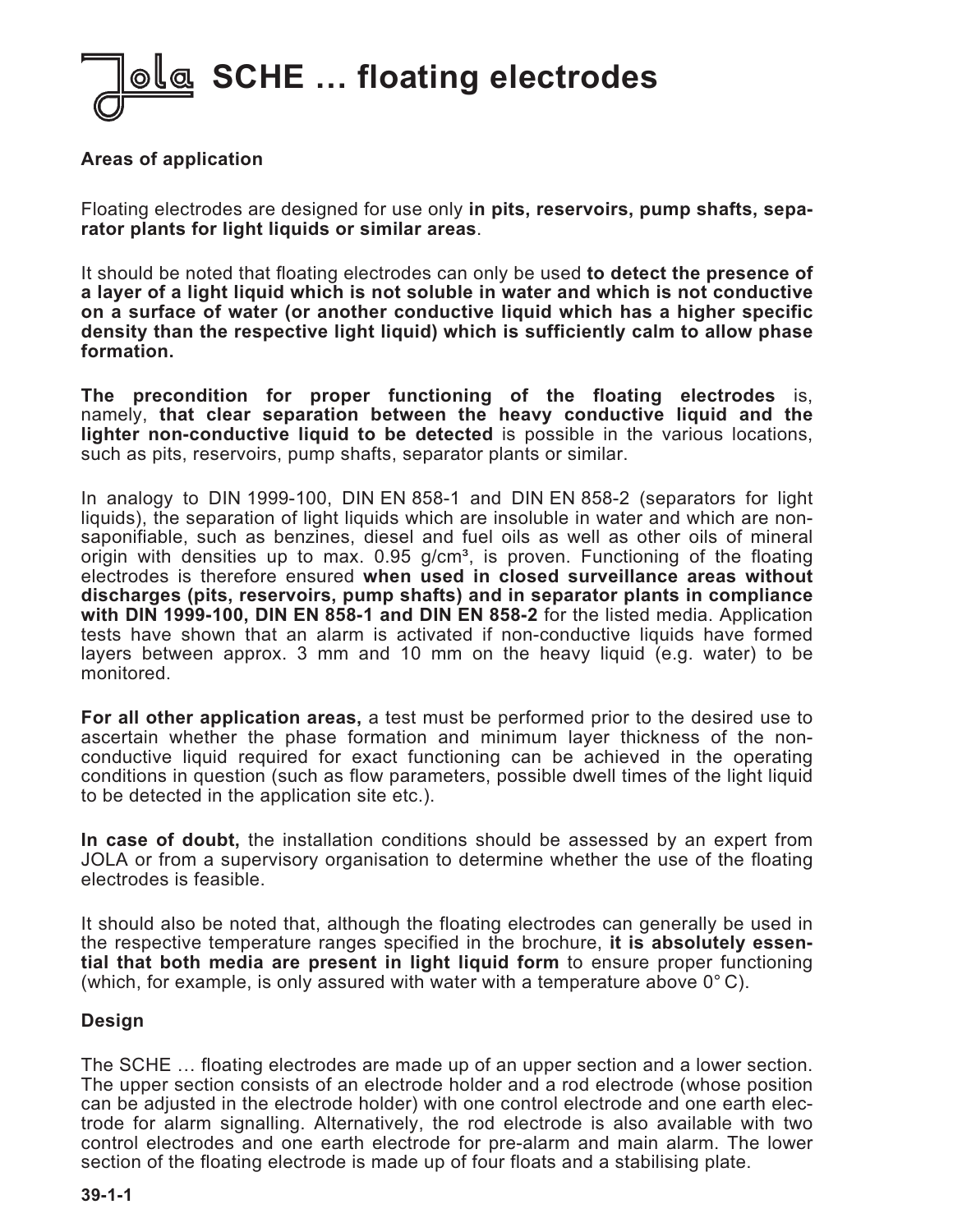## **Mode of operation and adjustment**

The SCHE … floating electrode normally floats on a conductive liquid, such as water. It is connected to an electrode relay which supplies it with a low safety voltage. The height of the rod electrode is set in such a way that the two electrode rod tips are permanently underwater. Depending on the movement of the surface of the liquid, the rod electrode should be set further up or down. Although the two electrode rod tips should be permanently underwater, they should only just be underwater, so that when a conductive liquid (water in our example) is overlaid by a non-conductive liquid (such as oil), a thin layer of the non-conductive liquid (oil) is sufficient to lift the electrode rod tips of the rod electrode from the conductive water layer into the non-conductive oil layer, to thus interrupt the current flowing from the electrode relay via the rod electrode, and therefore to activate an alarm.

If, for example, oil flows onto a still water surface following a leak, exact setting of the rod electrode will ensure that an oil layer of only approx. 3 to 10 mm thickness is sufficient to interrupt the control current flowing via the rod electrode and activate an alarm.

**To ensure functionning of the SCHE … floating electrode, there must be a minimum liquid level above the floor (see technical data of the individual floating electrodes). If this condition is not fulfilled, the two electrode rod tips will no longer be underwater – in other words, they will not be electrically bridged by a conductive liquid. This will lead to normally undesired alarm activation via the connected electrode relay. The only model with an alarm bridging contact for this eventuality is the SCHE 2/E (ILS variant).**

**A SCHE … floating electrode** is designed for connection to an **electrode relay ESA 2, ESA 2/G** or **NR 3 A.**

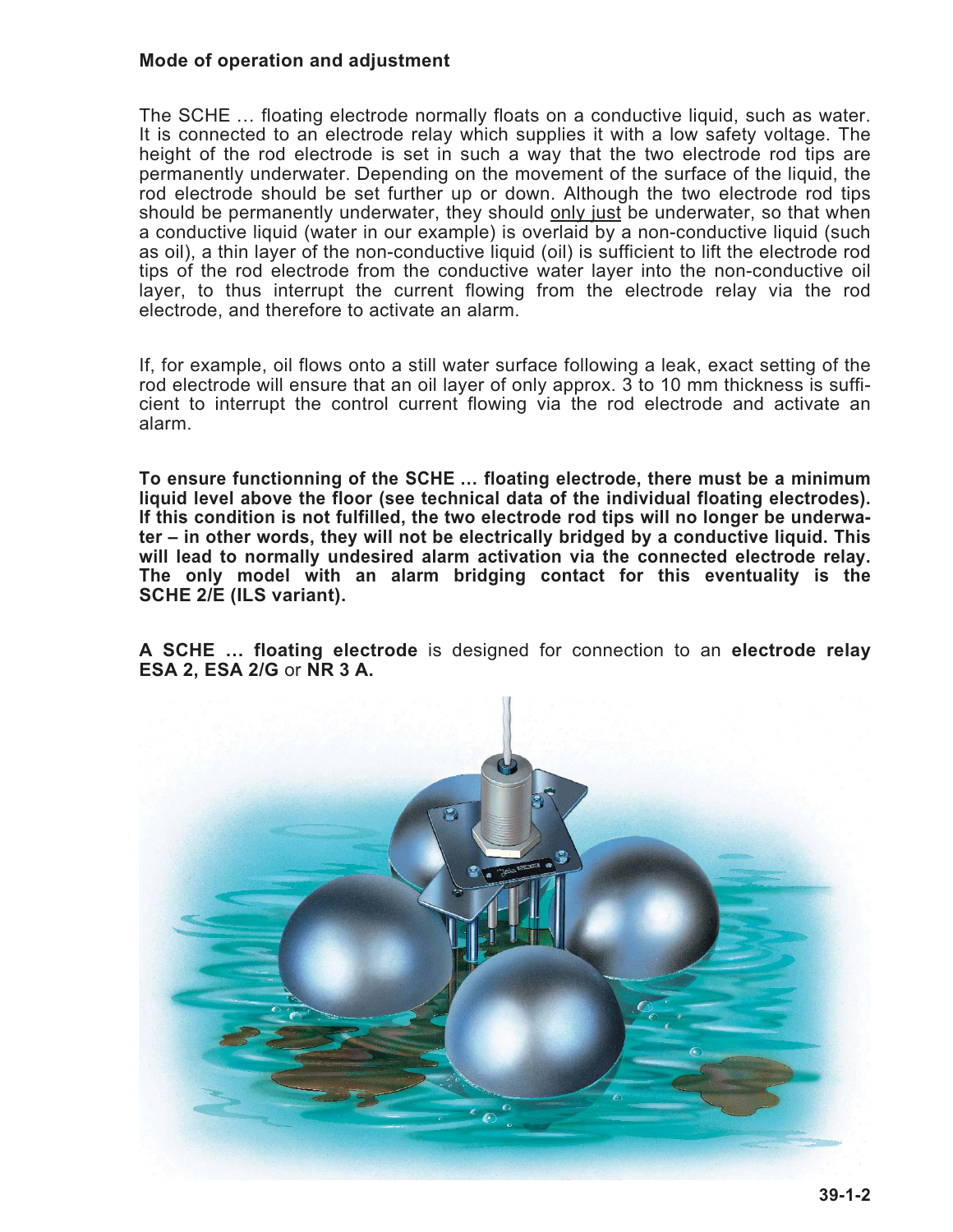# **Floating electrode types and main differentiating features**

| <b>Types</b>             | <b>Main differentiating features</b>                                                                                                                                                                                                                                                                          | <b>Pages</b>                         |
|--------------------------|---------------------------------------------------------------------------------------------------------------------------------------------------------------------------------------------------------------------------------------------------------------------------------------------------------------|--------------------------------------|
| $-$ SCHE 2/T/GR          | Floats made of PP,<br>plates and brackets made of PVC,<br>conductive electrode with 2 electrode rods,<br>for signalling 1 alarm.                                                                                                                                                                              | $39 - 1 - 5$<br>to<br>$39 - 1 - 7$   |
| - SCHE 2/T/KL            | Floats made of PP,<br>plates and brackets made of PVC,<br>conductive electrode with 2 electrode rods,<br>for signalling 1 alarm.                                                                                                                                                                              | $39 - 1 - 5$<br>to<br>$39 - 1 - 7$   |
| $-$ SCHE 2/E             | Floats, plates and brackets<br>made of stainless steel,<br>conductive electrode with 2 electrode rods,<br>for signalling 1 alarm.                                                                                                                                                                             | $39 - 1 - 5$<br>to<br>$39 - 1 - 8$   |
| $-$ SCHE 3/E             | Floats, plates and brackets<br>made of stainless steel,<br>conductive electrode with 3 electrode rods,<br>for signalling 2 alarms.                                                                                                                                                                            | $39 - 1 - 9$<br>to<br>$39 - 1 - 11$  |
| - SCHE 2/E (ILS variant) | Floats, plates and brackets<br>made of stainless steel,<br>conductive electrode with 2 electrode rods,<br>for signalling 1 alarm,<br>special version with alarm bridging contact<br>for the event that no or insufficient<br>conductive liquid is present to ensure<br>functioning of the floating electrode. | $39 - 1 - 12$<br>to<br>$39 - 1 - 14$ |

mmmmmm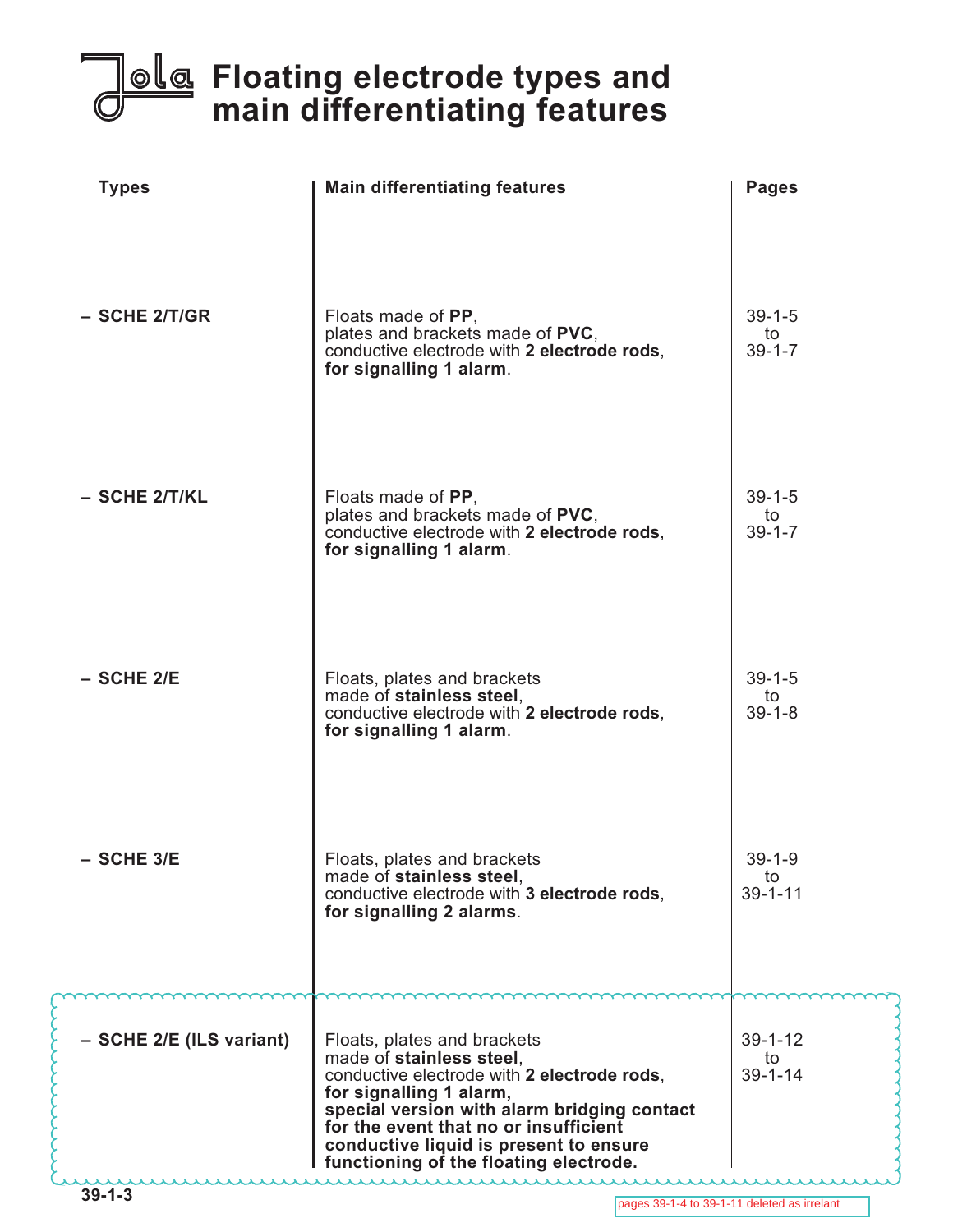

**SCHE 2/E (ILS variant) floating electrode**

**with conductive electrode with 2 electrode rods for signalling 1 alarm, special version with alarm bridging contact for the event that no or insufficient conductive liquid is present to ensure functioning of the floating electrode**

| <b>Technical data</b>                                                                                                           | <b>SCHE 2/E (ILS variant)</b>                                                                                                                                                                              |  |
|---------------------------------------------------------------------------------------------------------------------------------|------------------------------------------------------------------------------------------------------------------------------------------------------------------------------------------------------------|--|
| Design                                                                                                                          | 1 control electrode and 1 earth electrode                                                                                                                                                                  |  |
| Electrode rods                                                                                                                  | stainless steel 316 Ti, 4 mm Ø,<br>covered with shrinkdown tubing made of PVDF or PTFE                                                                                                                     |  |
| Length of electrode rods                                                                                                        | approx. 45 mm,<br>other electrode rod lengths on request                                                                                                                                                   |  |
| Material of electrode head                                                                                                      | stainless steel 316 Ti                                                                                                                                                                                     |  |
| <b>Electrical connection</b>                                                                                                    | PTFE cable,<br>potted in electrode head; other cable on request                                                                                                                                            |  |
| Length of connecting cable                                                                                                      | 2 metres; longer connecting cable on request                                                                                                                                                               |  |
| Protection class of the<br>electrode head                                                                                       | IP 67                                                                                                                                                                                                      |  |
| Material of electrode<br>holder, stabiliser plate<br>and brackets                                                               | stainless steel 316 Ti or other stainless steel                                                                                                                                                            |  |
| No. of floats and<br>float dimensions                                                                                           | 4 units, approx. 130 mm Ø                                                                                                                                                                                  |  |
| Minimum liquid level above<br>the floor to ensure<br>functioning of the floating<br>electrode (with $d = 1$ g/cm <sup>3</sup> ) | 130 mm                                                                                                                                                                                                     |  |
| Alarm bridging contact                                                                                                          | reed contact activated via a magnet located in the<br>moving part of the mechanism in the event that no or<br>insufficient conductive liquid is present to ensure functioning<br>of the floating electrode |  |
| Temperature range                                                                                                               | from $-20^{\circ}$ C to $+90^{\circ}$ C                                                                                                                                                                    |  |
| Pressure resistance                                                                                                             | for pressureless applications only                                                                                                                                                                         |  |
| Max. length of connecting<br>cable between floating<br>electrode and electrode<br>relay                                         | <b>1,000 metres</b>                                                                                                                                                                                        |  |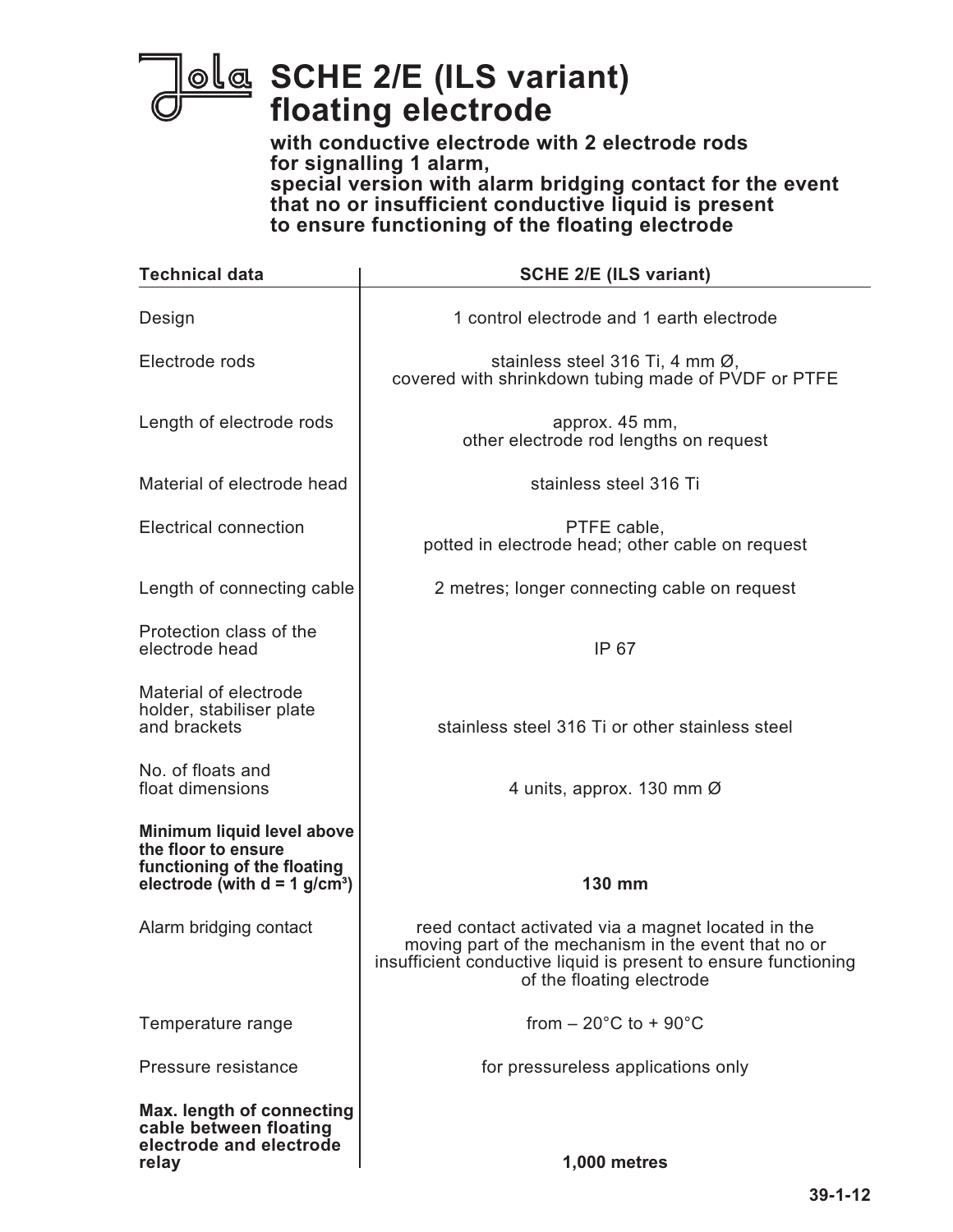

**SCHE 2/E (ILS variant)**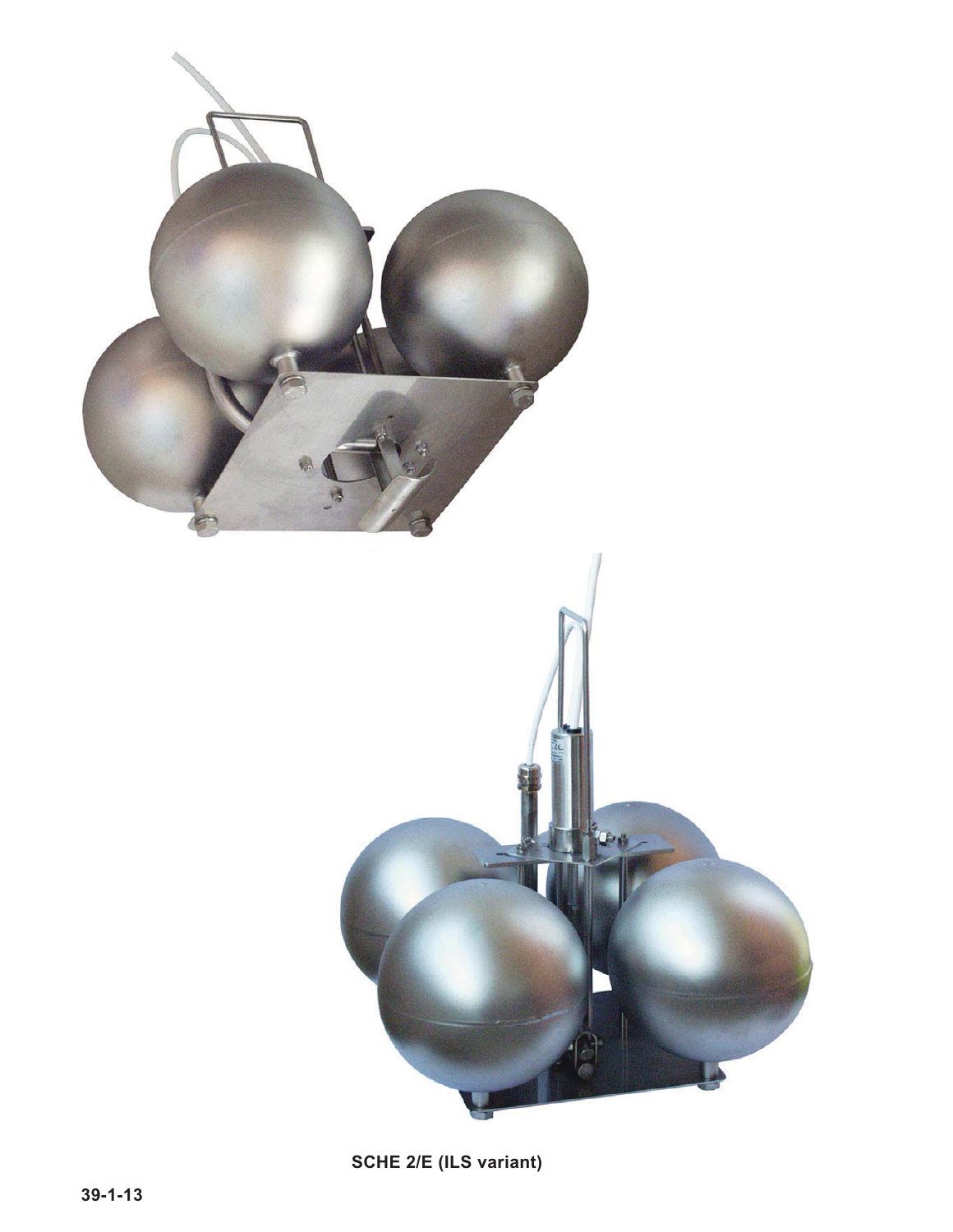



**SCHE 2/E (ILS variant)**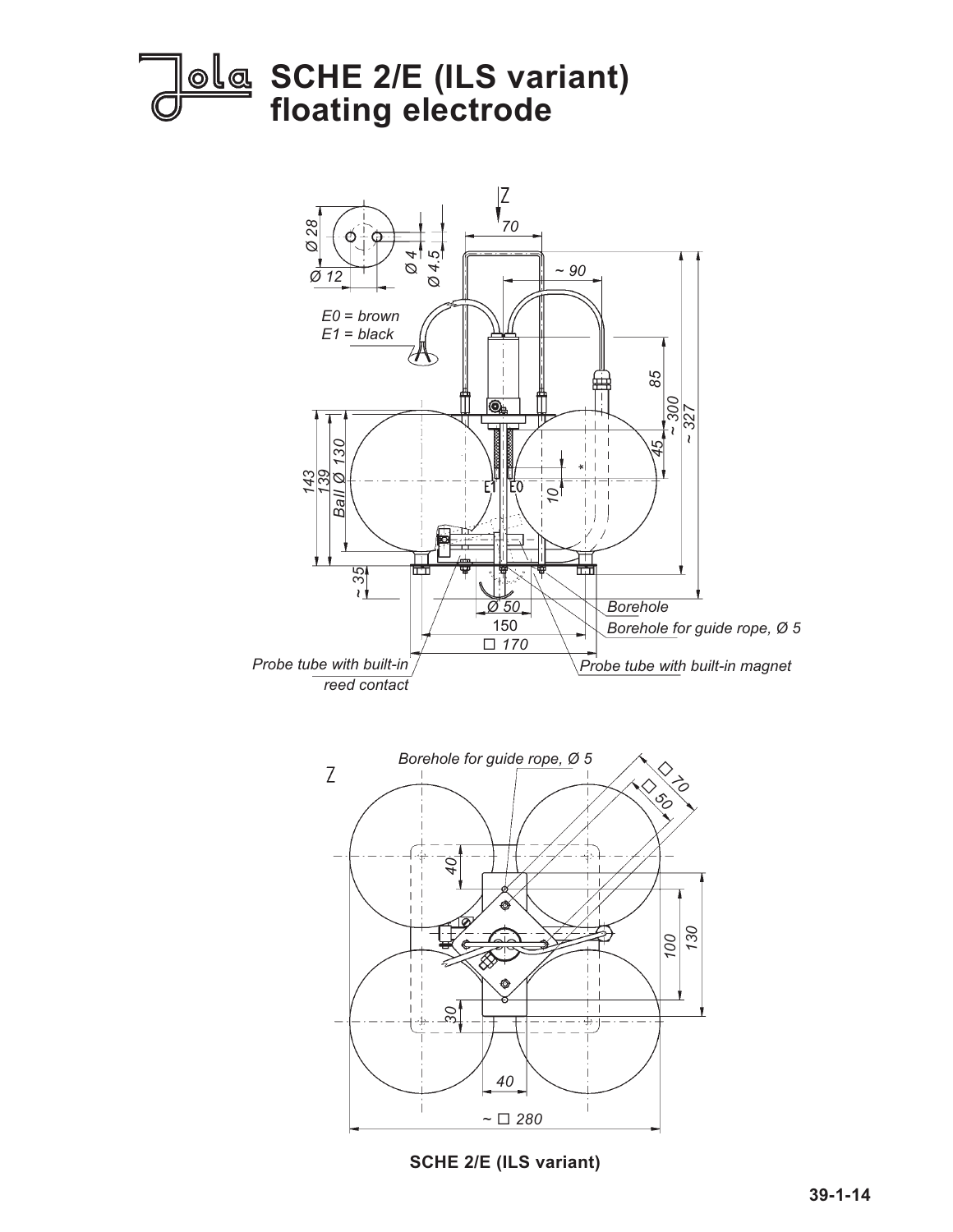**ESA 2 electrode relay**

Electrode relay for U-bar mounting or surface mounting, with connection terminals on top of housing and built-in two-colour LED for signalling the respective switching status.

**The unit is designed for switch cabinet mounting or installation in a suitable protective housing and may therefore only be mounted/installed in these locations. It is suitable for use in clean environments only.**

The design of the electrode relay is based on the **quiescent current principle**; in other words, an alarm signal is given if there is no conductive connection between the two connected electrode rods of the JOLA SCHE ... floating electrode; the output contacts of the unit also revert to alarm status if there is a supply voltage failure.

**In standby status** (unit is supplied with voltage and electrode rods are in a conductive liquid), the two potential-free output contacts are in activated condition (= open) and the two-colour LED lights green.

**In the event of an alarm**, the two potential-free output contacts are in non activated condition (= closed) and the two-colour LED flashes red.

In order to cancel the alarm given via one of the two output relays, one of the two output relays can be reset using the built-in acknowledgement button or a connected external acknowledgement button. The LED then stops flashing and reverts to permanent red.



#### **Position of output contacts of the ESA 2 electrode relay**

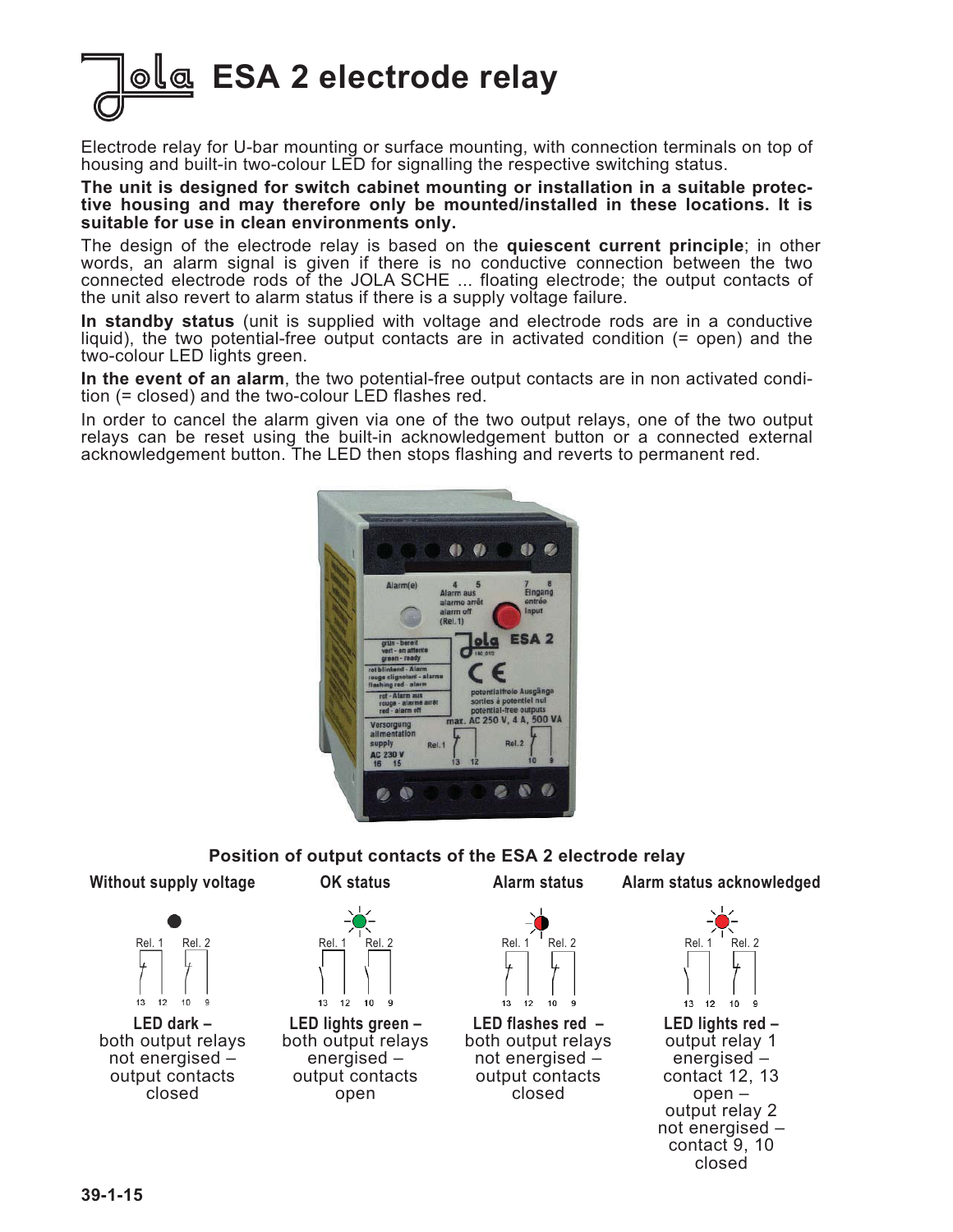| <b>Technical data</b>                                                                                                              | ESA <sub>2</sub>                                                                                                                                                                                                                                                                                                                                                               |
|------------------------------------------------------------------------------------------------------------------------------------|--------------------------------------------------------------------------------------------------------------------------------------------------------------------------------------------------------------------------------------------------------------------------------------------------------------------------------------------------------------------------------|
| Alternative supply voltages<br>(AC versions:<br>terminals 15 and 16;<br>DC versions:<br>- terminal $15:$ -<br>- terminal $16: +$ ) | - AC 230 V (delivered if no other supply voltage is specified in<br>the order) or<br>- AC 240 V or<br>- AC 115 V or<br>- AC 24 V or<br>- DC 24 V or 1 in these two cases, the unit must only be<br>- DC 12 V or $\int$ connected to a low safety voltage which<br>corresponds to the safety regulations relating<br>to the application<br>- further supply voltages on request |
| Power input                                                                                                                        | approx. 3 VA                                                                                                                                                                                                                                                                                                                                                                   |
| Electrode circuit<br>(terminals 7 and 8)                                                                                           | 2 terminals (under safety extra low voltage SELV),<br>acting on 2 output relays without self-hold,<br>where one can be reset if an alarm is activated                                                                                                                                                                                                                          |
| - no-load voltage<br>- short-circuit current<br>- response sensitivity                                                             | 9 $V_{\text{eff}}$ $\Box$ 10 Hz (safety extra low voltage SELV)<br>max. $0.5$ mA $_{\text{eff}}$<br>approx. 30 kOhm or approx. 33 µS (electric conductance)                                                                                                                                                                                                                    |
| <b>Controlled circuits</b><br>(terminals 12, 13 - rel. 1,<br>terminals $9, 10$ – rel. 2)                                           | 2 potential-free normally closed contacts based on the<br>quiescent current principle, both activated in standby<br>status.<br>One of the two normally closed contacts (terminals 12, 13<br>- rel. 1) can be reset in the event of alarm.<br>The other normally closed contact (terminals 9, 10 -<br>rel. 2) retains its switching status as long as the alarm is<br>given.    |
| Acknowledgement                                                                                                                    | output relay 1 (terminals 12, 13) can be reset via a built-in<br>button or external acknowledgement button (connection<br>option at terminals 4 and 5)                                                                                                                                                                                                                         |
| Switching status indicator                                                                                                         | via two-colour LED:<br>green = standby, both output relays energised<br>flashing red = alarm, both output relays not energised<br>lights red = alarm acknowledged, output relay 1 reset                                                                                                                                                                                        |
| Switching voltage                                                                                                                  | max. AC 250 V                                                                                                                                                                                                                                                                                                                                                                  |
| Switching current                                                                                                                  | max. AC 4 A                                                                                                                                                                                                                                                                                                                                                                    |
| Switching capacity                                                                                                                 | max. 500 VA                                                                                                                                                                                                                                                                                                                                                                    |
| Housing                                                                                                                            | insulating material, 75 x 55 x 110 mm<br>(dimensions see page 39-1-27)                                                                                                                                                                                                                                                                                                         |
| Connection                                                                                                                         | terminals on top of housing                                                                                                                                                                                                                                                                                                                                                    |
| <b>Protection class</b>                                                                                                            | <b>IP 20</b>                                                                                                                                                                                                                                                                                                                                                                   |
| Mounting                                                                                                                           | clip attachment to U-bar to DIN 46 277 and EN 50 022<br>or fastening via two boreholes                                                                                                                                                                                                                                                                                         |
| Mounting orientation                                                                                                               | any                                                                                                                                                                                                                                                                                                                                                                            |
| Temperature range                                                                                                                  | from $-20^{\circ}$ C to + 60 $^{\circ}$ C                                                                                                                                                                                                                                                                                                                                      |
| Max. cable length between<br><b>ESA and floating</b><br>electrode                                                                  | <b>1,000 metres</b>                                                                                                                                                                                                                                                                                                                                                            |
| <b>EMC</b>                                                                                                                         | for interference emission in accordance with the appliance-                                                                                                                                                                                                                                                                                                                    |
|                                                                                                                                    | specific requirements for households, business and<br>commerce as well as small companies, and for interference<br>immunity in accordance with the appliance-specific require-<br>ments for industrial companies                                                                                                                                                               |